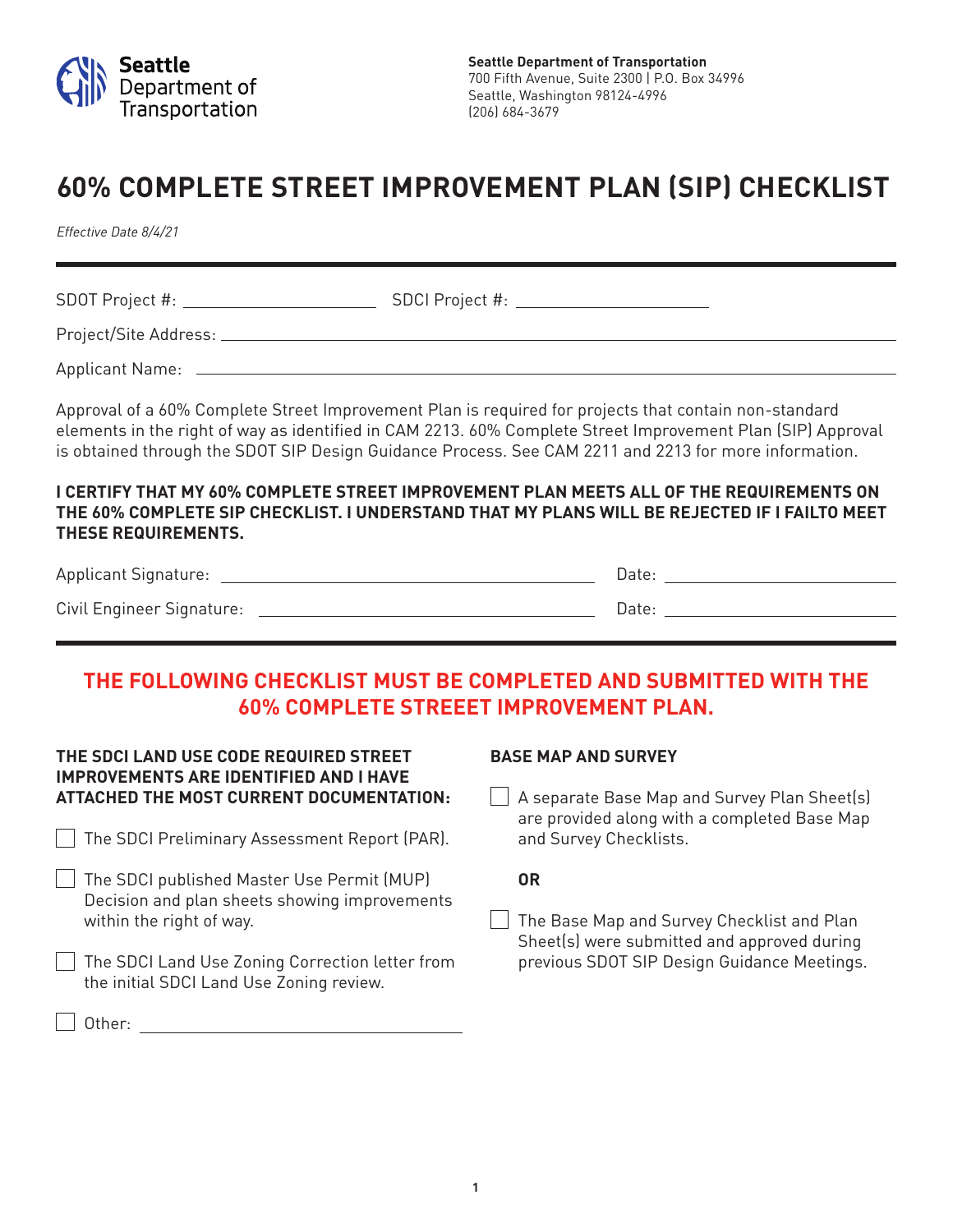## **PLAN REQUIREMENTS**

|  | <b>PLAN REQUIREMENTS</b>                                                                                                                                                                                                                                                                  | All proposed channelization, traffic markings,<br>marked crosswalks and/or stop bars are shown.                                                                                            |
|--|-------------------------------------------------------------------------------------------------------------------------------------------------------------------------------------------------------------------------------------------------------------------------------------------|--------------------------------------------------------------------------------------------------------------------------------------------------------------------------------------------|
|  | The plans are on SDOT 60% Complete Street<br>Improvement Plan title block; sheet size is<br>22" x 34".                                                                                                                                                                                    | All proposed signage is shown.                                                                                                                                                             |
|  | All abbreviations, shading & symbols for all<br>proposed improvements are shown using                                                                                                                                                                                                     | The location and dimension of all proposed<br>dedications are shown.                                                                                                                       |
|  | Standard Plans No 002 & 003.                                                                                                                                                                                                                                                              | The location and dimension of all proposed<br>setbacks for right of way purposes are shown.                                                                                                |
|  | For items that do not have standard abbreviations,<br>shading and/or symbol a legend is provided.                                                                                                                                                                                         | The location and dimension of all proposed<br>easements are shown and identified.                                                                                                          |
|  | The plans are stamped by a Washington State<br>Licensed Engineer.                                                                                                                                                                                                                         | All proposed street trees and landscaping within<br>the right of way are shown.                                                                                                            |
|  | All decisions made during Design Guidance<br>Meetings have been incorporated into the plan.                                                                                                                                                                                               | All proposed utilities both public and private (side<br>sewers, gas lines, conduits, etc) are shown.                                                                                       |
|  | The entire scope of work within the right of way is<br>identified including SDCI Land Use Code required<br>improvements, discretionary items that are an<br>outcome of the MUP process, and any proposed                                                                                  | All water services, water vaults, and connection<br>points are shown and:                                                                                                                  |
|  | improvements that are not required by the Land<br>Use Code.                                                                                                                                                                                                                               | The size, type and location of all water<br>services and vaults are identified.                                                                                                            |
|  | Placement and dimensions of all proposed<br>elements such as roadway, curb, sidewalks,<br>street trees, water meters, side sewers, utility<br>vaults, poles (SDOT, SCL, METRO), curb returns,<br>curb ramps, main line extensions, ditches,<br>swales, detention systems, etc. are shown. | All proposed sidewalk/street furniture is<br>shown.<br><b>IDENTIFY ALL OF THE NON-STANDARD PROJECT</b><br><b>ELEMENTS FOR WHICH YOU ARE REQUESTING 60%</b><br><b>COMPLETE SIP APPROVAL</b> |
|  | Distances between all plan elements are shown                                                                                                                                                                                                                                             | Encroachments in the right of way;                                                                                                                                                         |
|  | and clearances have been met in accordance with<br>the Right of Way Improvements Manual.                                                                                                                                                                                                  | <b>Traffic Calming Devices;</b>                                                                                                                                                            |
|  | Curve radii for all proposed curves are identified.                                                                                                                                                                                                                                       | Traffic Circles;                                                                                                                                                                           |
|  | The building footprint and finished floor<br>elevations are shown.                                                                                                                                                                                                                        | Curb Bulbs;                                                                                                                                                                                |
|  | Location and elevations for all access points, both                                                                                                                                                                                                                                       | Curb Setbacks;                                                                                                                                                                             |
|  | pedestrian and vehicular, are shown.                                                                                                                                                                                                                                                      | New and/or Modified Curb Alignments;                                                                                                                                                       |
|  | All building overhangs and subterranean<br>structures encroaching within the right of way are<br>shown, identified, and dimensioned.                                                                                                                                                      | New and/or Modified Curb Returns;                                                                                                                                                          |
|  |                                                                                                                                                                                                                                                                                           | Newly established Roadway Widths;                                                                                                                                                          |
|  | Elevations for the flow line, top of curb, back of<br>walk, property line and access points are shown<br>at the centerline of each access point, both<br>vehicular and pedestrian.                                                                                                        | New and/or Modified Roadway Alignments;                                                                                                                                                    |
|  |                                                                                                                                                                                                                                                                                           | New and/or Revised Channelization;                                                                                                                                                         |
|  |                                                                                                                                                                                                                                                                                           | Curbs that do not meet Standard Plan 410;                                                                                                                                                  |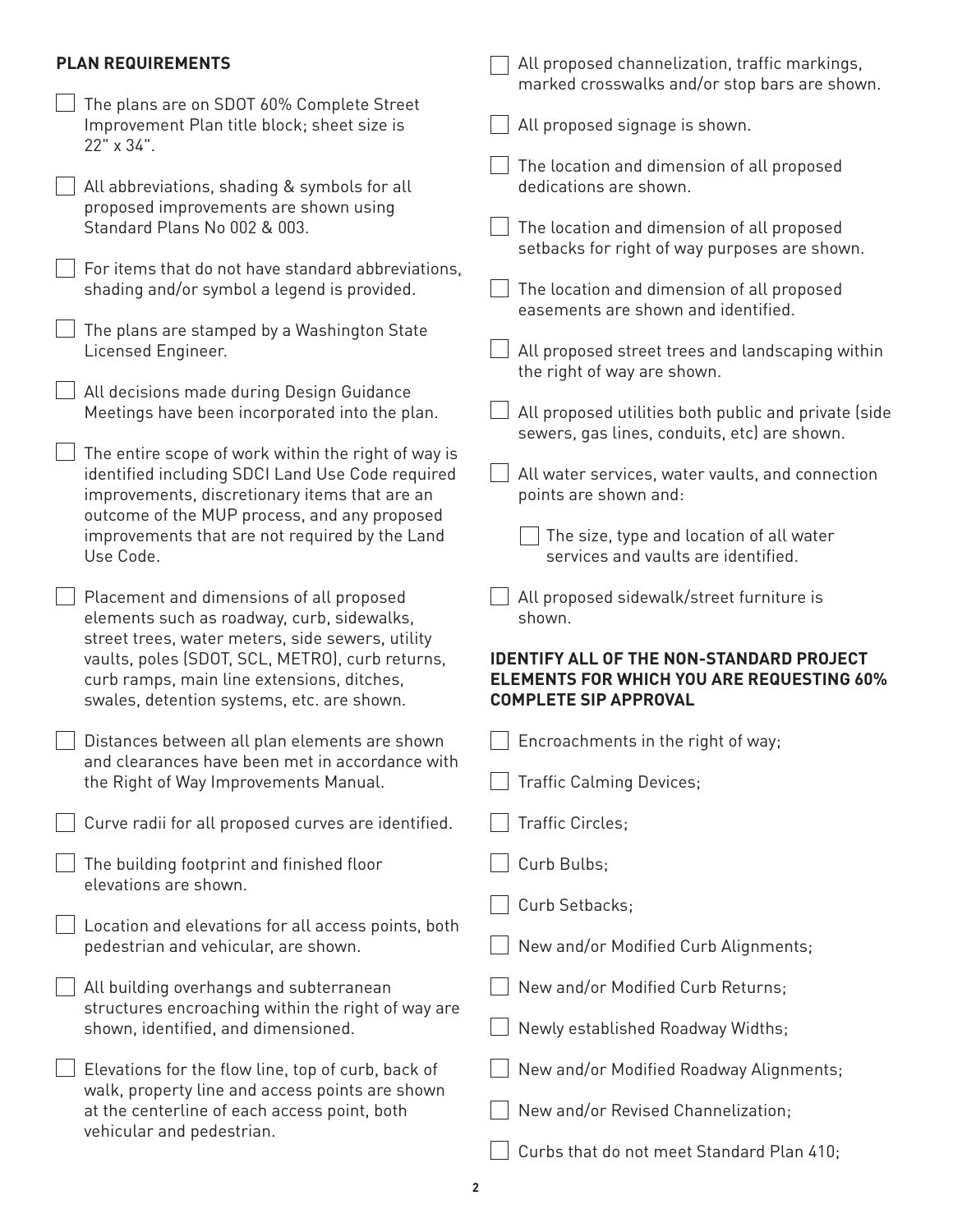| Pavement Sections that do not meet the PORR;                                                                 | New and/or Modified Signal Systems;                                                                                 |
|--------------------------------------------------------------------------------------------------------------|---------------------------------------------------------------------------------------------------------------------|
| Sidewalks that do not meet Standard Plan 420;                                                                | New and/or Modified SCL Infrastructure;                                                                             |
| Permeable Sidewalks;                                                                                         | New and/or Modified Metro Transit Infrastructure;                                                                   |
| Driveways that do not meet Standard Plan 430;                                                                | New and/or Relocated Poles;                                                                                         |
| Cross Sections that do not meet Standard<br>Plan 030;                                                        | New and/or Relocated Street Lighting and/or<br>Pedestrian Lighting.                                                 |
| Roadway and/or alley grades that exceeds the<br>criteria in the Seattle Right of Way Improvements<br>Manual. | Other:                                                                                                              |
| Bike Trails and/or Paths;                                                                                    | Other:                                                                                                              |
| New Marked Crosswalks;                                                                                       |                                                                                                                     |
| Green Factor Areas and Elements;                                                                             | Other:                                                                                                              |
| More than 2,000 SF of new plus replaced<br>impervious surface;                                               |                                                                                                                     |
| Rain Gardens;                                                                                                | Other:                                                                                                              |
| Unimproved Alley;                                                                                            |                                                                                                                     |
| Alleys with closed contours;                                                                                 | Other:                                                                                                              |
| Detention Systems;                                                                                           |                                                                                                                     |
| <b>Water Quality Features;</b>                                                                               | THE NON-STANDARD ELEMENTS REQUIRING                                                                                 |
| PSD Main Lines; PSS                                                                                          | ADDITIONAL INFORMATION TO BE SUBMITTED AND/<br>OR SHOWN ON THE STREET IMPROVEMENT PLANS<br><b>ARE LISTED BELOW:</b> |
| Main Lines; Drainage                                                                                         | <b>ENCROACHMENTS</b>                                                                                                |
| Swales; Water Mains;                                                                                         |                                                                                                                     |
| New and/or Modified Retaining walls greater than<br>4' tall;                                                 | The location and dimensions of all private<br>encroachments into the right of way are shown.                        |
| Stairs that do not meet Standard Plan 440;                                                                   | RETAINING WALLS, AREAWAYS, STAIRWAYS AND<br><b>OTHER ROADWAY STRUCTURES</b>                                         |
| Rock Facings that do not meet Standard<br>Plan 141;                                                          | A complete layout including plan, profile, and<br>cross sections are provided.                                      |
| New and/or Modified Areaways;                                                                                | A Geotechnical Report is provided (if applicable).                                                                  |
| New and/or Modified Bridges;                                                                                 | The design criteria used is identified on the plans.                                                                |
|                                                                                                              | All required handrails and fences along or on top<br>of structures are shown.                                       |

| ı |  |   |
|---|--|---|
| i |  |   |
|   |  | I |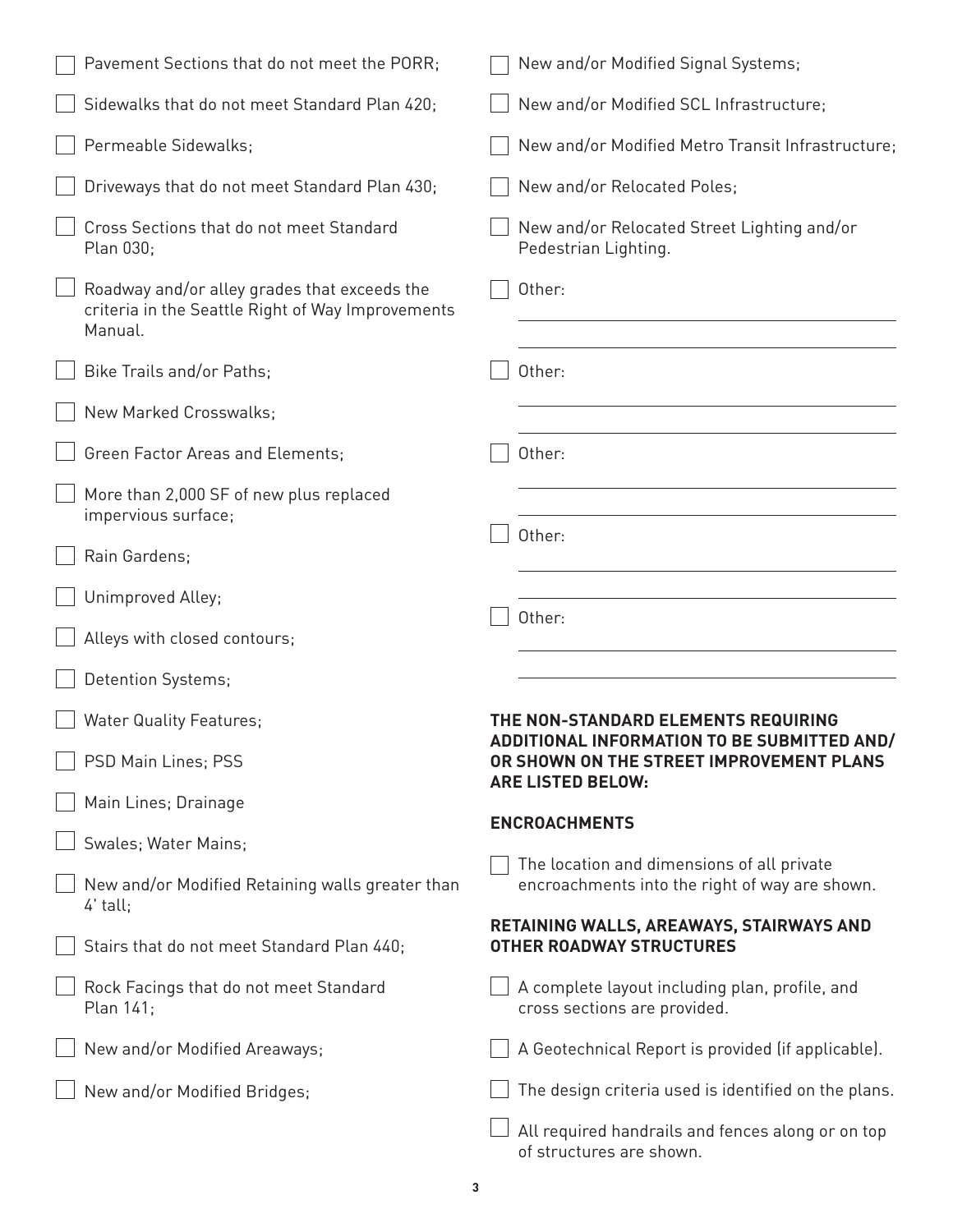#### **GREEN FACTOR ELEMENTS**

A Drainage Report with calculations is provided describing the Code elements that the proposed permeable pavement is being used to fulfill and: The Drainage Report states the infiltration rate on the surfacing and storage area materials. Material specification for all proposed permeable pavement materials are provided including: Permeable course; Reservoir sub-base; Geotextile type and source.  $\Box$  Cross section showing the permeable pavement section is provided. If there are existing trees in the right of way the plans show how the proposed permeable pavement is designed to work with the existing trees. **Rain Gardens and Infiltrating Bioretention)** Rain gardens and infiltrating bioretention BMPs are designed per the Latest Stormwater Code available at: www.seattle.gov/sdci/codes/ codes-we-enforce-(a-z)/stormwater-code Rain gardens and infiltrating bioretention BMPs are shown, identified, dimensioned, and: Overflow details are provided; Discharge point is indicated; All plant materials are identified; If there are existing trees in the right of way, the plans show how the proposed rain gardens and infiltrating bioretention BMPs are designed to work with the existing trees.  $\vert\ \vert$  Cross sections and details for all proposed Green Factor elements are provided. All areas proposed for Green Factor elements are clearly identified and dimensioned. All plant materials proposed for Green Factor elements are clearly identified with location and species. (Planting details may be submitted on a separate Landscape plan per CAM 2201.) For additional Green Factor elements see the Permeable Pavement for Sidewalks and the Bio-Retention Sections below. **MORE THAN 2,000 SF OF NEW PLUS REPLACED HARD SURFACE** On-site Stormwater Management-List Approach Calculator For additional Stormwater Code elements see the Permeable Pavement for Sidewalks, Bio-Retention, Detention, and Water Quality sections below. **PERMEABLE PAVEMENT FOR SIDEWALKS** (Only allowed if used to meet Stormwater Code Compliance and if the installation is equal to or greater than 2,000 sq. ft. and/or one block length of contiguous permeable pavement in the ROW)  $\vert \ \vert$  The permeable pavement is designed per the Latest Stormwater Code available at: www.seattle.gov/sdci/codes/ codes-we-enforce-(a-z)/stormwater-code A Geotechnical Report is provided and:  $\Box$  The Geotechnical Report states that the existing soil conditions are suitable for proposed permeable sidewalk;  $\perp$  The Geotechnical Report identifies the native soil infiltration rate;

**4**

 $\perp$  The Geotechnical Report identifies the ground

water table.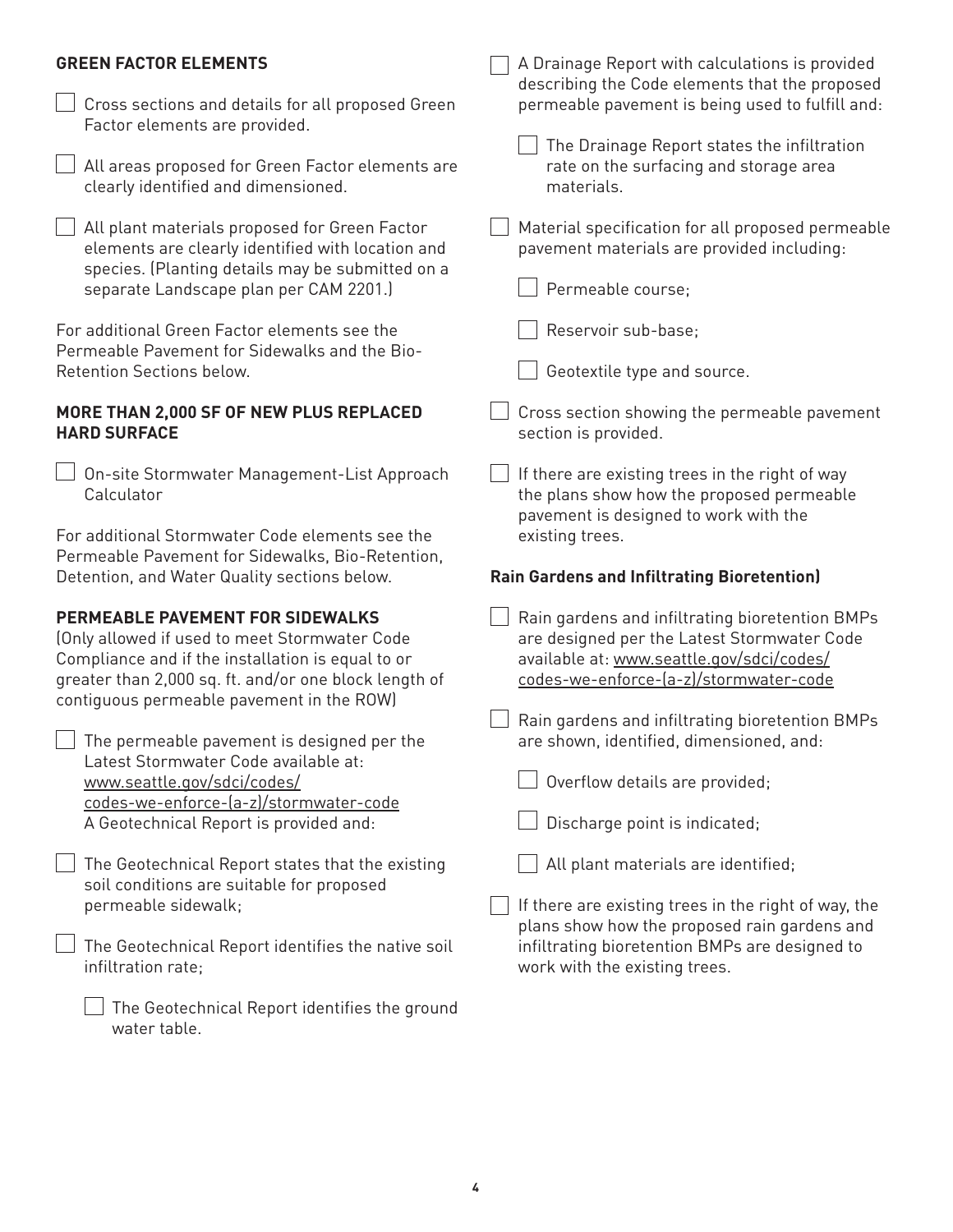| A Geotechnical Report is provided pursuant to<br>Directors' Rules SDCI 10-2021/SPU DWW 200<br>Appendix D - Subsurface Characterization and<br>Infiltration Testing for Infiltration Facilities:                                                                                                                                                                                                                                                                               | The Geotechnical Report states that the existing<br>soil conditions are suitable for the proposed<br>water quality facility.                                                                                                                                                                                                                                                                                                             |
|-------------------------------------------------------------------------------------------------------------------------------------------------------------------------------------------------------------------------------------------------------------------------------------------------------------------------------------------------------------------------------------------------------------------------------------------------------------------------------|------------------------------------------------------------------------------------------------------------------------------------------------------------------------------------------------------------------------------------------------------------------------------------------------------------------------------------------------------------------------------------------------------------------------------------------|
| Material specifications for all materials<br>proposed for rain gardens and infiltrating<br>bioretention BMPs are provided including:                                                                                                                                                                                                                                                                                                                                          | <b>INFILTRATION IN THE ROW</b><br>Infiltration areas are shown, identified,<br>dimensioned and:                                                                                                                                                                                                                                                                                                                                          |
| Bio-retention soil;                                                                                                                                                                                                                                                                                                                                                                                                                                                           | Overflow details are provided;                                                                                                                                                                                                                                                                                                                                                                                                           |
| Aggregate sub-base if under drain is<br>proposed.                                                                                                                                                                                                                                                                                                                                                                                                                             | Discharge point is indicated.                                                                                                                                                                                                                                                                                                                                                                                                            |
| <b>DETENTION SYSTEMS IN ROW</b><br>Detention is required if the amount of new or new<br>plus replaced hard roadway surface (see current<br>Stormwater Code for specific conditions related to your<br>project) exceeds 10,000 SF and the project is in a non-<br>combined sewer or creek basin unless the Director of<br>SPU has determined that the public combined sewer<br>has sufficient capacity to carry existing and anticipated<br>loads (Directors Rule: DWW-430.1). | A Geotechnical Report is provided pursuant to<br>Directors' Rules SDCI 10-2021/SPU DWW 200<br>Appendix D - Subsurface Characterization and<br>Infiltration Testing for Infiltration Facilities<br>A Drainage Report with calculations is provided<br>describing the Code requirements that the<br>proposed infiltration is being used to fulfill and:<br>The Drainage Report states the infiltration<br>rate of the facility components. |
| Provide a Drainage Report with calculations for<br>sizing the detention system.                                                                                                                                                                                                                                                                                                                                                                                               | <b>CURB AND ROADWAY ALIGNMENT</b>                                                                                                                                                                                                                                                                                                                                                                                                        |
| The design and layout of the detention facility is<br>shown in both plan and profile.<br>A Geotechnical Report is provided if the detention                                                                                                                                                                                                                                                                                                                                   | Turning templates are provided for all<br>nonstandard roadway alignments, curb<br>alignments, curb returns, curb bulbs, traffic<br>circles, chicanes, etc.                                                                                                                                                                                                                                                                               |
| system is located in an ECA and:                                                                                                                                                                                                                                                                                                                                                                                                                                              | <b>UNIMPROVED ALLEYS</b>                                                                                                                                                                                                                                                                                                                                                                                                                 |
| $\Box$ The Geotechnical Report states that the existing<br>soil conditions are suitable for proposed<br>Detention System.                                                                                                                                                                                                                                                                                                                                                     | Plan, profile, and cross sections are provided.                                                                                                                                                                                                                                                                                                                                                                                          |
|                                                                                                                                                                                                                                                                                                                                                                                                                                                                               | The pavement type for the alley is indicated.                                                                                                                                                                                                                                                                                                                                                                                            |
| <b>WATER QUALITY FACILITY</b><br>Water quality treatment is required in a noncombined<br>sewer basin (see SMC 22.805.060.D).                                                                                                                                                                                                                                                                                                                                                  | A Drainage Report with calculations is provided.                                                                                                                                                                                                                                                                                                                                                                                         |
| A Drainage Report with calculations for sizing the<br>water quality facility is provided.                                                                                                                                                                                                                                                                                                                                                                                     | The drainage system for the alley is shown in both<br>plan and profile.                                                                                                                                                                                                                                                                                                                                                                  |
|                                                                                                                                                                                                                                                                                                                                                                                                                                                                               | <b>CLOSED CONTOUR ALLEYS</b>                                                                                                                                                                                                                                                                                                                                                                                                             |
| The design and layout of the water quality facility<br>is shown in both plan and profile.                                                                                                                                                                                                                                                                                                                                                                                     | Plan, profile, and cross sections are provided.                                                                                                                                                                                                                                                                                                                                                                                          |
| Design and layout of bypass facility in both plan<br>and profile if required for water quality facility.                                                                                                                                                                                                                                                                                                                                                                      | The pavement type for the alley is indicated.                                                                                                                                                                                                                                                                                                                                                                                            |
|                                                                                                                                                                                                                                                                                                                                                                                                                                                                               | A Drainage Report with calculations is provided.                                                                                                                                                                                                                                                                                                                                                                                         |
| Include manufacturer specifications for<br>proprietary systems.                                                                                                                                                                                                                                                                                                                                                                                                               | The drainage system for the alley is shown in both<br>plan and profile.                                                                                                                                                                                                                                                                                                                                                                  |
| A Geotechnical Report is provided if the water<br>quality facility is located in an ECA and:<br>5                                                                                                                                                                                                                                                                                                                                                                             |                                                                                                                                                                                                                                                                                                                                                                                                                                          |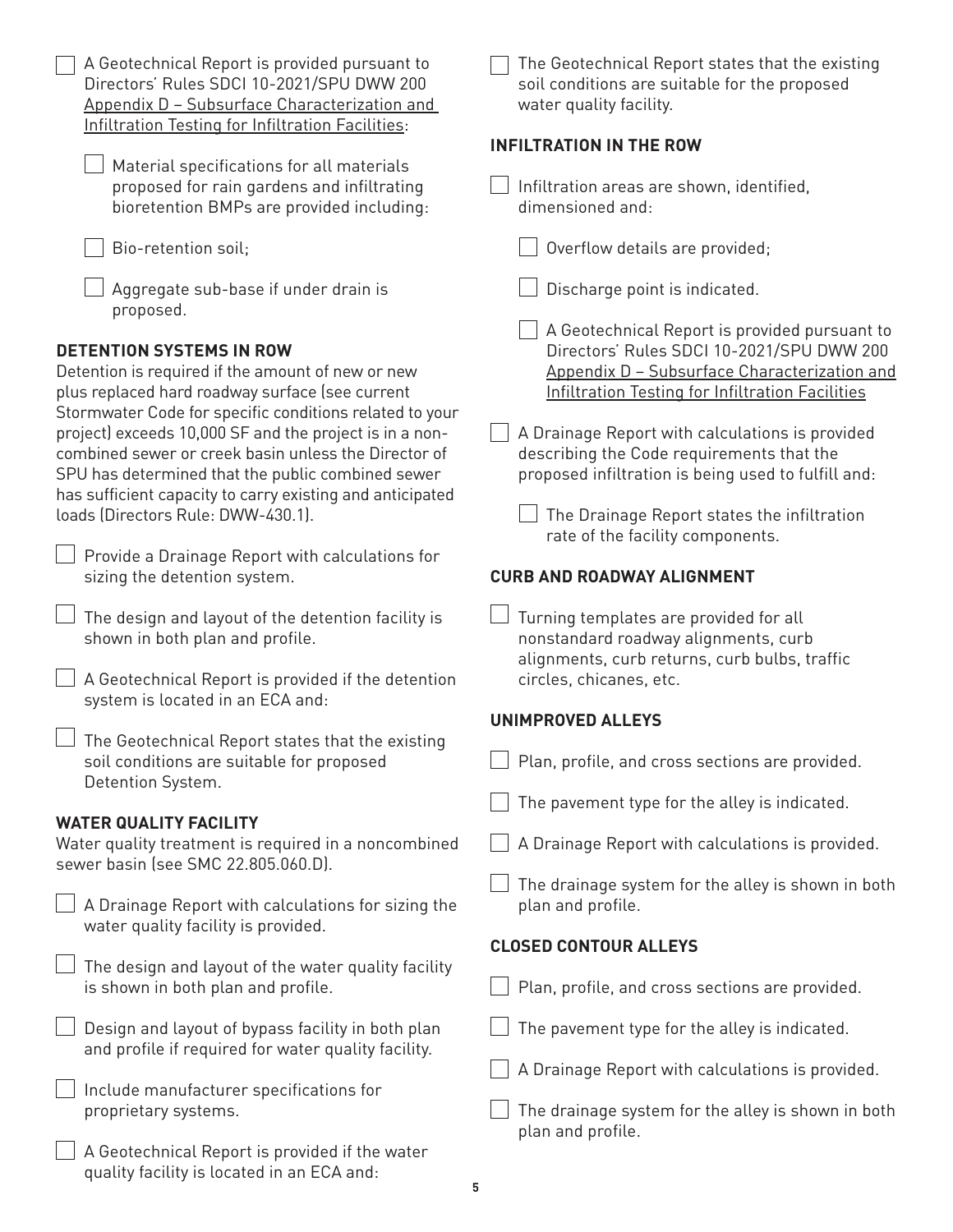| If the public alley drainage will discharge onto<br>private property a Hold Harmless Agreement is<br>provided.                                  | If the project is proposing to underground existing<br>overhead SCL infrastructure the proposed location<br>of all new underground elements such as vaults,<br>conduits, ducts, terminal poles, etc. are shown. |
|-------------------------------------------------------------------------------------------------------------------------------------------------|-----------------------------------------------------------------------------------------------------------------------------------------------------------------------------------------------------------------|
| Any proposed easements, private or public, are<br>shown and identified.                                                                         | <b>STREET LIGHTING/PEDESTRIAN LIGHTING</b>                                                                                                                                                                      |
| <b>PSD OR PSS MAIN EXTENSIONS</b>                                                                                                               | The type and style of all proposed poles, hand<br>holes, manholes, electrical vaults, conduits,                                                                                                                 |
| A Drainage Report with calculations for sizing the<br>main is provided.                                                                         | spans, luminaire, bracket arms, and other related<br>hardware and/or equipment are identified, shown,<br>and labeled.                                                                                           |
| The design and layout of the main are shown in<br>both plan and profile.                                                                        | Existing street and/or pedestrian lighting equipment<br>is identified as being removed, replaced, relocated,                                                                                                    |
| A Geotechnical Report is provided if the main<br>extension is located in an ECA and:                                                            | and/or connected to new equipment.                                                                                                                                                                              |
| The Geotechnical Report states that the                                                                                                         | Light level calculations are provided.                                                                                                                                                                          |
| existing soil conditions are suitable for the<br>proposed main extension.                                                                       | <b>SIGNAL SYSTEM (Proposed and/or modified)</b>                                                                                                                                                                 |
|                                                                                                                                                 | The type and style of all proposed poles,                                                                                                                                                                       |
| The type and size of all maintance holes, catch<br>basins, inlets, pipes, etc are shown.                                                        | hand holes, conduits, pedestals, spans,<br>vehicle heads, cabinets, pedestrian heads,                                                                                                                           |
|                                                                                                                                                 | push buttons, interconnect, detection loops,                                                                                                                                                                    |
| The rim and invert elevations for all manholes,                                                                                                 | and other related hardware and/or                                                                                                                                                                               |
| catch basins, inlets, pipes, etc are shown.                                                                                                     | equipment are identified, shown and<br>labeled.                                                                                                                                                                 |
| The slope and length of all pipes are shown.                                                                                                    | Identify intelligent transportation equipment                                                                                                                                                                   |
| <b>METRO INFRASTRUCTURE</b>                                                                                                                     | such as: variable message signs, closed<br>circuit television, wireless detection, license                                                                                                                      |
| All proposed overhead trolley lines and<br>associated poles are shown, identified and                                                           | plate readers, red light cameras, etc.                                                                                                                                                                          |
| labeled.                                                                                                                                        | All existing signal equipment is identified as<br>being removed, replaced, relocated,                                                                                                                           |
| All proposed bus stop and layover elements<br>including curb paint, signs, kiosks, shelters,                                                    | connected to new equipment, and/or being<br>maintained in place.                                                                                                                                                |
| benches, and litter receptacles are shown.                                                                                                      | Signal phase diagram is provided.                                                                                                                                                                               |
| <b>SEATTLE CITY LIGHT (SCL) INFRASTRUCTURE</b>                                                                                                  |                                                                                                                                                                                                                 |
|                                                                                                                                                 | <b>WATER MAINS</b>                                                                                                                                                                                              |
| The type and style of all proposed poles, hand<br>holes, manholes, electrical vaults, conduits,<br>spans, guys, anchors, power lines, and other | All water mains are shown and identified.                                                                                                                                                                       |
| related hardware and/or equipment are identified,                                                                                               | All new water mains and associated                                                                                                                                                                              |
| shown and labeled.                                                                                                                              | appurtenances are identified, shown and labeled.                                                                                                                                                                |
| Existing SCL infrastructure is identified as being<br>removed, replaced, relocated, connected to new                                            | A Geotechnical Report is provided if the water<br>main location is in an ECA and:                                                                                                                               |
| equipment, and/or being maintained in place.                                                                                                    | The Geotechnical Report states that the                                                                                                                                                                         |
|                                                                                                                                                 | existing soil conditions are suitable for<br>proposed water main.                                                                                                                                               |